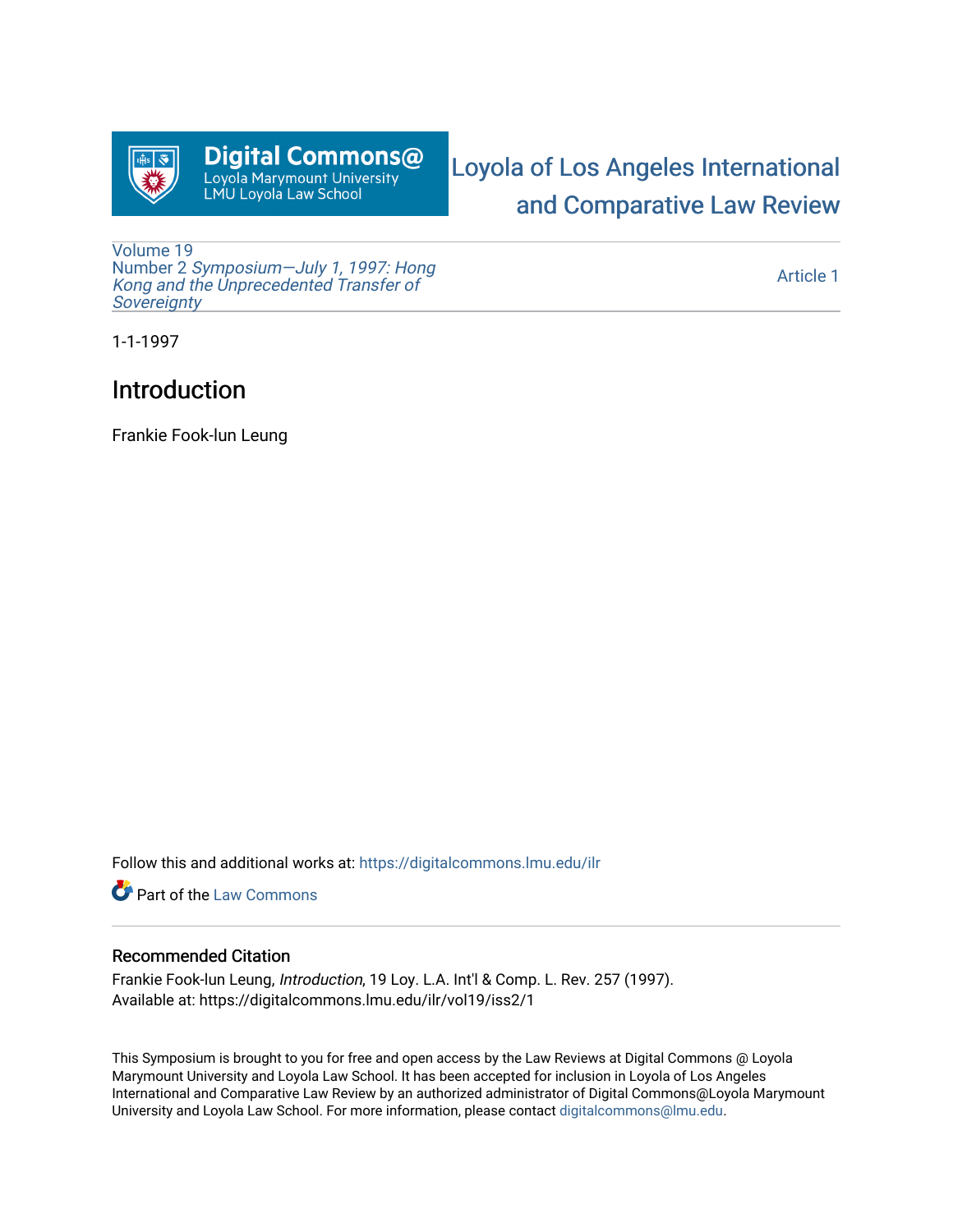### **LOYOLA OF LOS ANGELES INTERNATIONAL AND COMPARATIVE LAW JOURNAL**

VOLUME **19** JANUARY **1997** NUMBER2

# **SYMPOSIUM JULY 1, 1997: HONG KONG AND THE UNPRECEDENTED TRANSFER OF SOVEREIGNTY**

### **Introduction**

#### FRANKIE FOOK-LUN LEUNG\*

**I** grew up, was educated through college, practiced and taught law in Hong Kong. Since leaving Hong Kong, I have kept up both emotionally and professionally with the developments there.<sup>1</sup> Clearly, the next most dramatic event for Hong Kong will take place on July **1, 1997** when Hong Kong will return to the People's Republic of China (PRC).

Many academics and commentators have written extensively about the transfer (or resumption) of sovereignty of Hong Kong by the PRC.<sup>2</sup> As expected, many legal, social, political, and eco-

**<sup>\*</sup>** Partner, Lewis D'Amato, Brisbois & Bisgaard. Adjunct Professor in Chinese Law, Loyola Law School. Former lecturer in Chinese Law, Stanford Law School. Formerly part-time lecturer in Chinese Law, Hong Kong University, Faculty of Law.

*<sup>1.</sup>* See Frankie Fook-Lun Leung, Introductory Note, *Hong Kong: The Hong Kong* Court of Final *Appeal* Ordinance, 35 I.L.M. 207 **(1996);** Frankie Fook-Lun Leung, Introductory Note, United States: United States-Hong *Kong* Policy Act of **1992,** 32 I.L.M 545 (1993).

*<sup>2.</sup>* See **BRUCE BUENO DE** MESUITA, RED **FLAG** OVER **HONG** KONG **(1996);** MICHAEL YAHUDA, **HONG KONG: CHINA'S CHALLENGE (1996); THE FUTURE OF HONG KONG: TOWARD 1997 AND** BEYOND (Hungdah Chiu et al. eds., **1987); HONG**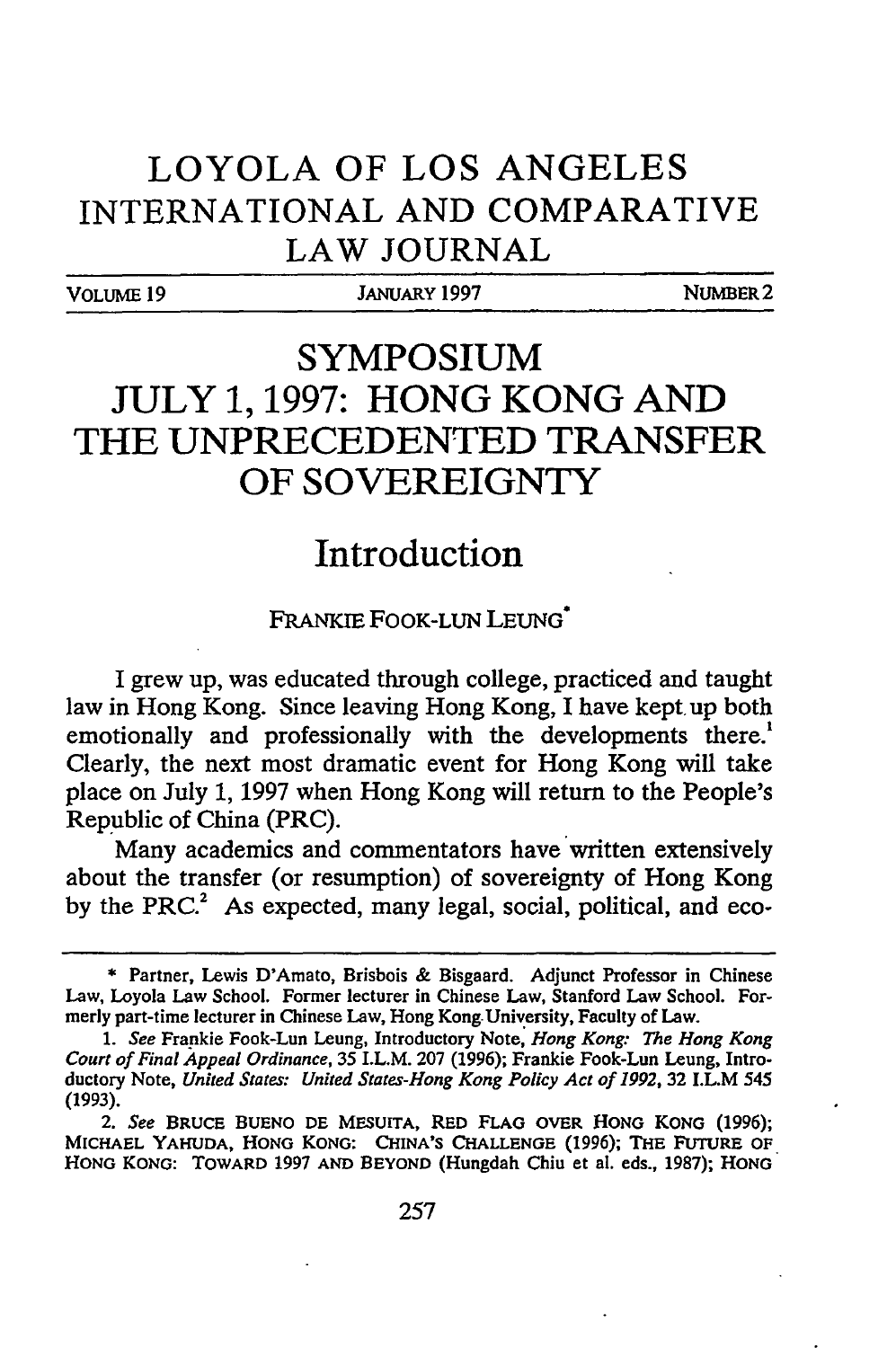nomic issues impact the transfer of sovereignty; likewise, the transfer will impact many, if not all, aspects of life in Hong Kong. I need not dwell on each specific issue impacting the transfer, or each impact of the transfer, as the ensuing Articles articulate various problems that the new Hong Kong Special Administrative Region (HKSAR) will encounter. In all areas of law that the transfer affects, the HKSAR will consistently have to tackle two concerns: (1) the lasting effects of British rule on the HKSAR; and (2) the interpretation of the Basic Law of the HKSAR of the  $PRC<sub>3</sub><sup>3</sup>$  which will essentially serve as the HKSAR's constitution after July 1, 1997.

The transfer of sovereignty from Great Britain to the PRC presents fascinating issues for lawyers.<sup>4</sup> First, how will the PRC deal with remnants of British rule in Hong Kong? Putting it in somewhat journalistic terms, the PRC has accused the British government of implementing major changes in Hong Kong during the transitional period. For example, the British recently introduced popular elections into the Legislative Council by enlarging the enfranchised population. Such drastic changes are analogous to an outgoing owner of property, who knowing that he has to surrender the property, intentionally decides to make major structural alterations that the successor in title does not approve.

In iesponse to the PRC's allegations, the British counterargument is simply that it can do whatever is not expressly prohibited in the Joint Declaration of the Government of the United Kingdom of Great Britain and Northern Ireland and the Government of the People's Republic of China on the Question of Hong Kong, which sets out the guidelines governing the transfer. $5$  Secondly, the British government argues that its changes foster in the community a sense of democratic participation and a respect for the rule of law before the transfer of sovereignty, and that this type of atmosphere is the most effective way to ensure a high degree of

KONG'S TRANSITION: **A DECADE** AFTER THE DEAL (Wang Gungwu & Wong Siu-lun eds., **1995).**

**<sup>3.</sup>** Basic Law of the Hong Kong Special Administrative Region of the People's Republic of China **(1990),** *reprinted in* **29** I.L.M. **1519** [hereinafter Basic Law].

*<sup>4.</sup> See* THE **FUTURE** OF THE **LAW** IN **HONO KONG** (Raymond Wacks ed., **1989).**

**<sup>5.</sup>** Joint Declaration of the Government of the United Kingdom of Great Britain and Northern Ireland and the Government of the People's Republic of China on the Question of Hong Kong, Dec. **19,** 1984, U.K.-P.R.C., **23** I.L.M. 1371 [hereinafter Joint Declaration].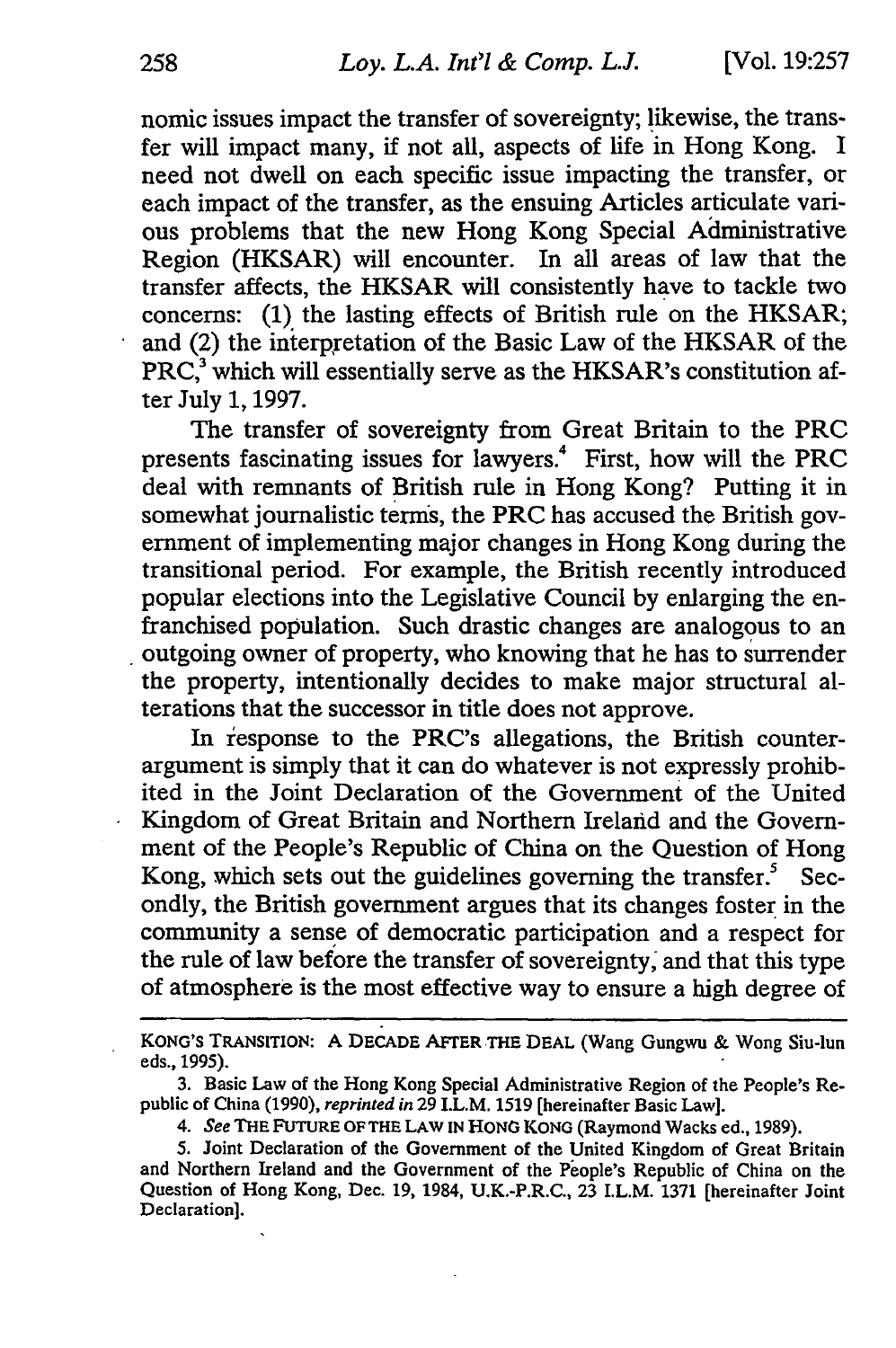autonomy in the HKSAR post-1997.

The British attempt to implement what it deems most desirable for Hong Kong has expectedly met with strong reaction from the PRC. The PRC has declared that Legislative Councilors who were elected at the 1995 elections will have, to step down on June 30, 1997, thereby virtually nullifying the effect of the recent democratic elections. $\delta$  Furthermore, as of December 1996, the PRC set up a provisional legislative assembly to bridge the hiatus created by the derailment of the 1995 elected legislature.<sup>7</sup>

The second general problem that the HKSAR will have to tackle concerns the very document that will serve as its written constitution: the Basic Law." Commentators, including myself, envision that the legislative interpretation of many articles in the Basic Law will present problems to lawyers who are trained and experience in the common law tradition.<sup>9</sup>

For example, article 18 of the Basic Law reads:

The laws in force in the Hong Kong Special Administrative Region shall be this [Basic] Law, the laws previously in force in Hong Kong as provided for in Article 8 of this [Basic] Law, and the laws enacted by the legislature of the Region.

National laws shall not be applied in the Hong Kong Special' Administrative Region except for those listed in Annex III to this [Basic] Law **....**

The Standing Committee of the National People's Congress may add to or delete from the lists of laws in Annex III after consulting its Committee for the Basic Law of the Hong Kong Special Administrative Region and the government of the Region ....

In the event that the Standing Committee of the National People's Congress decides to declare a state of war or, by rea-

8. Basic Law, *supra* note 3, *reprinted in* 29 I.L.M. 1519 (1990).

*9. See* **C.** LOH, HONG KONG: A HIGH DEGREE OF AUTONOMY **AND THE BASIC** LAW **(1995); INTERNATIONAL CQMM'N** OF **JURISTS, COUNTDOWN** TO **1997:** REPORT OF **A MISSION** TO **HONG KONG (1992).**

*<sup>6.</sup> See* Decision of the National People's Congress on the Method for the Formation of the First Government and the First Legislative Council of the Hong Kong Special Administrative Region, 7th National People's Cong., 3d Sess.

*<sup>7.</sup> See* Yash Ghai, *Back to Basic: The Provisional Legislature and the Basic Law,* 25 H.K. **LJ.** 2 (1995); Stephen Law Shing-Yan, *The Constitutionality of the Provisional Legislature,* 26 H.K. **LJ.** 152 (1996).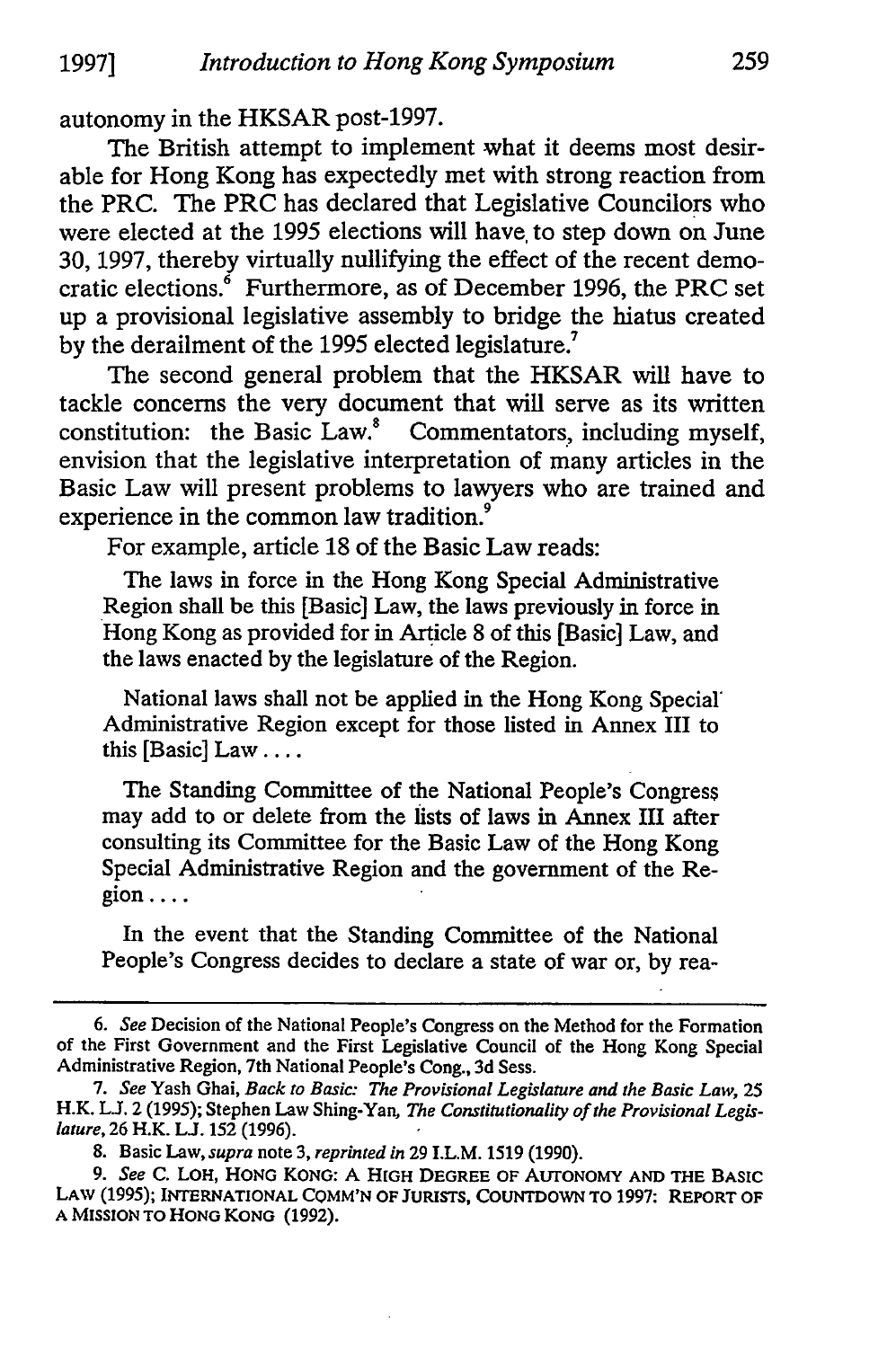son of turmoil within the Hong Kong Special Administrative Region which endangers national unity or security and is beyond the control of the government of the Region, decides that the Region is in a *state of emergency,* the Central People's Government may issue an order applying the relevant national laws in the Region.<sup>10</sup>

Simply stated, the PRC still reserves a set of constitutional supervisory powers to apply laws promulgated in its communistic ideological framework to capitalistic Hong Kong, pursuant to the "state of emergency" provision." This broad reservation has caused much concern in Hong Kong. Many dread the day when, for example, the Chinese Code of Criminal Procedure will be introduced and applied in Hong Kong's courts pursuant to the "state of emergency" provision.<sup>12</sup>

Article 19 of the Basic Law also presents a potential interpretational problem. Under its provisions, although the Hong Kong judiciary has independent judiciary power, including the power of final adjudication, this power is qualified. The article continues to state that "the courts of the [HKSAR] shall have no jurisdiction over acts of state *such as* defence and foreign affairs."<sup>3</sup> Since the Basic Law's promulgation, the PRC has indicated that the words "such as" indicate that defense and foreign affairs are simply two examples of state activities over which the Hong Kong judiciary does not have jurisdiction. The exact ambit of those activities still remains undefined.<sup>14</sup>

Article 158 of the Basic Law introduces yet another concern.<sup>15</sup> Article 158 vests in the Standing Committee of the National People's Congress [SCNPC] the power to interpret the Basic Law. Thus, if HKSAR courts need to interpret the Basic Law concerning affairs that are the responsibility of the Central Government or

15. *See* INTERNATIONAL COMM'N OF **JURISTS,** *supra* note 9, at 113.

**<sup>10.</sup>** Basic Law, *supra* note **3,** art. **18,** *reprinted in* 29 I.L.M. **1519,** 1523 (1990).

**<sup>11.</sup>** Id.

<sup>12.</sup> *See* LOH, *supra* note 9; *see also* A. Neoh, *Hong Kong's Future: The View of a Hong Kong Lawyer,* 22 CAL. W. INT'L **L.J.** 309 (1991-1992).

<sup>13.</sup> Basic Law, *supra* note 3, art. 19, *reprinted in* 29 I.L.M. 1519,1523 (1990).

<sup>14.</sup> *See* Xiao Weiyun, *A Study of the Political System of the Hong Kong Special Administrative Region Under the Basic Law, 2 J. CHINESE L. 95, 112 (1988); Wu Jianfan, Several Issues* Concerning *the Relationship Between the Central Government of the People's Republic of China and the Hong Kong Special Administrative Region,* 2 J. CHINESE L. **66, 67-9** (1988).